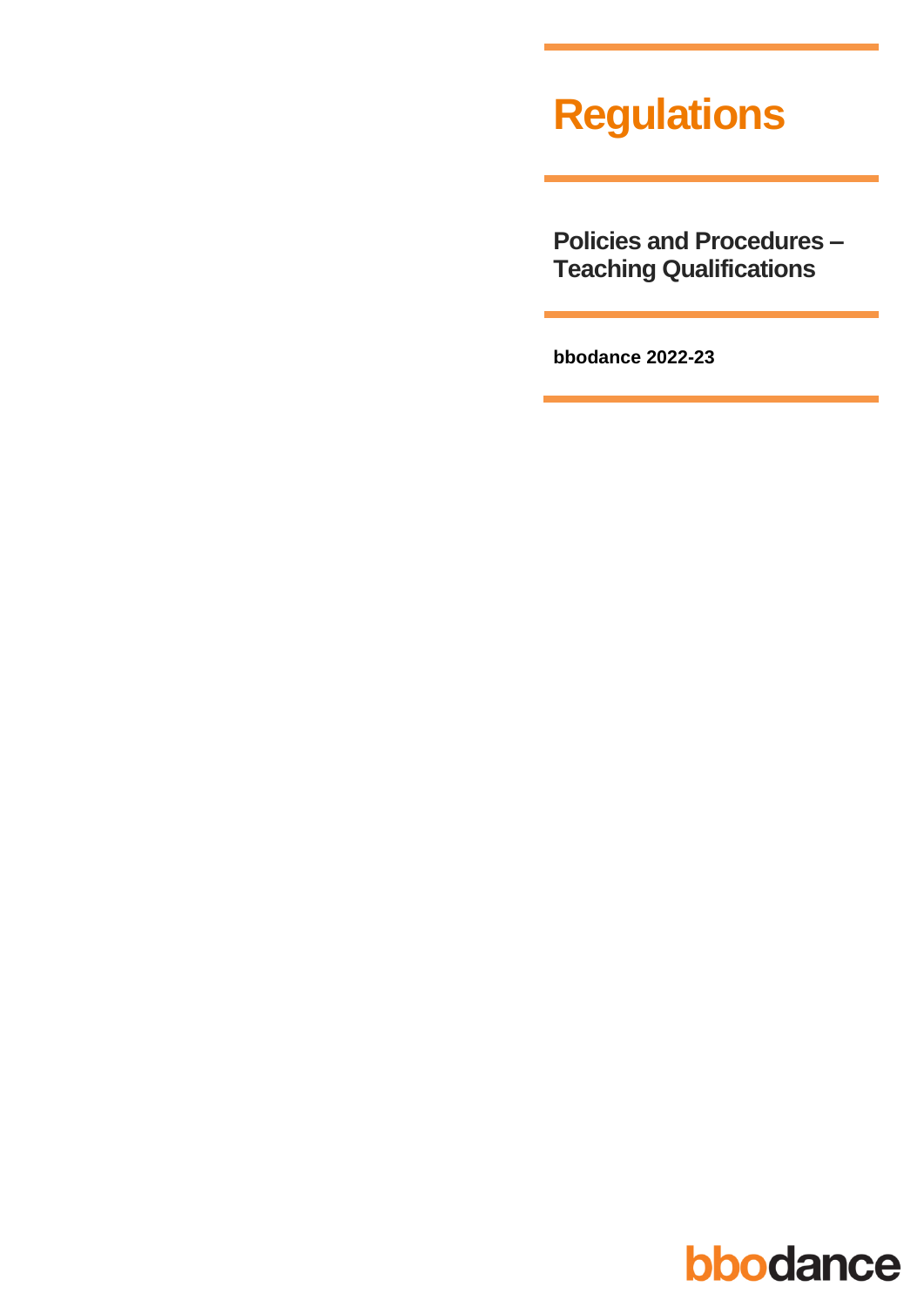## **1. Introduction**

- 1.1. All students registered with bbodance are subject to rules and regulations, which may be changed from time-to-time following approval by the relevant committee/s.
- 1.2. bbodance follows best practice and conditions of recognition as stipulated in guidelines, policies, codes of practice, regulations and procedures by bodies including:

**Ofqual** Qualifications Wales CDMT Society for Education and Training (SET)

- 1.3. **Force Majeure:** Neither student nor bbodance shall be liable for inability or delay in performing any of their obligations if caused by circumstances beyond their reasonable control including, but not limited to, industrial actions, strikes, lockouts, bad weather conditions, earthquake, flood, fire, explosion, war, terrorist attack, pandemics, major technical failure or prolonged power failure.
- 1.4. These regulations should be read in conjunction with the course specification, Teaching Qualifications Terms & Conditions, and Teaching Qualifications Student Handbook.

### **2. Definitions**

- 2.1. A *student* is defined as any person admitted to the bbodance Teaching Qualifications.
- 2.2. A *course* is a combination of modules which, upon completion, lead to an award.
- 2.3. A *module* is a defined and self-contained unit of study, which receives a specified number of credits.
- 2.4. *Credits* are gained when a student has satisfied the Board of Examiners in respect of required achievement for the module concerned. Modules are rated at 5, 10, 20 or 30 as specified in each Course Specification. One credit equates to 10 hours of notional student workload, which includes, as appropriate, lectures, practical classes, teaching practice, tutorials, reading, research and written work.
- 2.5. A *level* is a stage of study, completion of which permits progression to the next stage. The equivalence of each level is detailed within [https://bbo.dance/train-with-us/teacher-training.](https://bbo.dance/train-with-us/teacher-training)
- 2.6. The *assessment* of a module is via summative assessment such as written assignments, practical teaching and presentations. Throughout these Regulations all references to 'assessments' relate to summative assessments that contribute marks and credits to modules.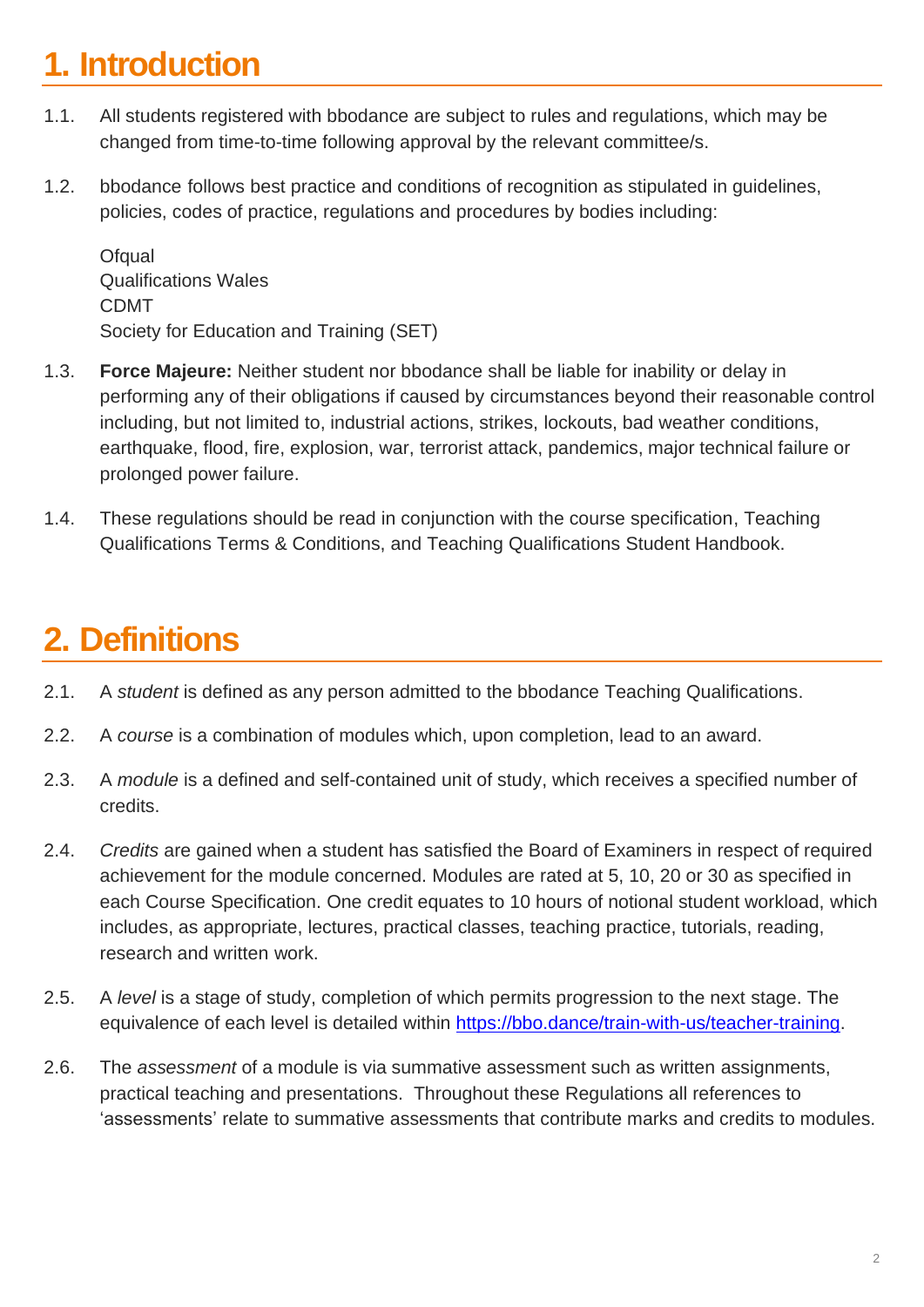## **3. Applications & Admissions**

- 3.1. bbodance will consider each application in a fair, efficient andtransparent manner.
- 3.2. All applicants must meet the prescribed course entry requirements and will be selected on the basis of demonstration of potential to succeed on the course.

### **Disability**

3.3. bbodance welcomes applications from prospective students who have a disability as detailed in the UK Equality Act 2010. bbodance undertakes, where possible, to make reasonable and appropriate adjustments to learning, teaching and assessment, to ensure that all applicants receive the same opportunity to be successful in their studies where an applicant chooses to disclose a disability.

### **Language of Study**

- 3.4. The language of study for bbodance courses is English.
- 3.5. An applicant whose first language is not English and who has not been educated wholly or mainly in English will be expected to have a suitable level of competence in written and spoken English before the start of the course (see Entry Requirements).

### **Entry Requirements**

- 3.6. The requirements for entry are listed in the course specification and on the website.
- 3.7. Applicants to Levels 4, 5 and 6 are required to hold a GCSE (or equivalent) in English (C/4). Applicants whose first language is not English and do not hold a GCSE (or equivalent) in English, can provide evidence of English language proficiency in the form of a recently achieved, recognised English language proficiency test, such as the International English Language Testing System (IELTS), school-leaving or degree certificate. For IELTS, a minimum of an overall IELTS result of 6.5 in the academic test is required with a minimum of 6.0 in each of the subtests.
- 3.8. Applicants to courses who are under the recommended age indicated in the entry requirements, may be eligible for admission if they can provide satisfactory evidence of their ability to pursue successfully the course for which they are applying.
- 3.9. Applicants to courses may also be required to provide proof of ID, a satisfactory police check (a Disclosure and Barring Service (DBS) Certificate in the UK), evidence of Safeguarding training and evidence of highest academic and dance qualifications.
- 3.10. Applicants to Levels 5 and 6 are expected to be compliant with the Code of Professional Conduct by the Council for Dance, Drama and Musical Theatre (CDMT) at [https://cdmt.org.uk/images/RA\\_SUpporting\\_Documentation/Code-of-Professional-Conduct-for-](https://cdmt.org.uk/images/RA_SUpporting_Documentation/Code-of-Professional-Conduct-for-Teachers-2017.pdf)[Teachers-2017.pdf](https://cdmt.org.uk/images/RA_SUpporting_Documentation/Code-of-Professional-Conduct-for-Teachers-2017.pdf)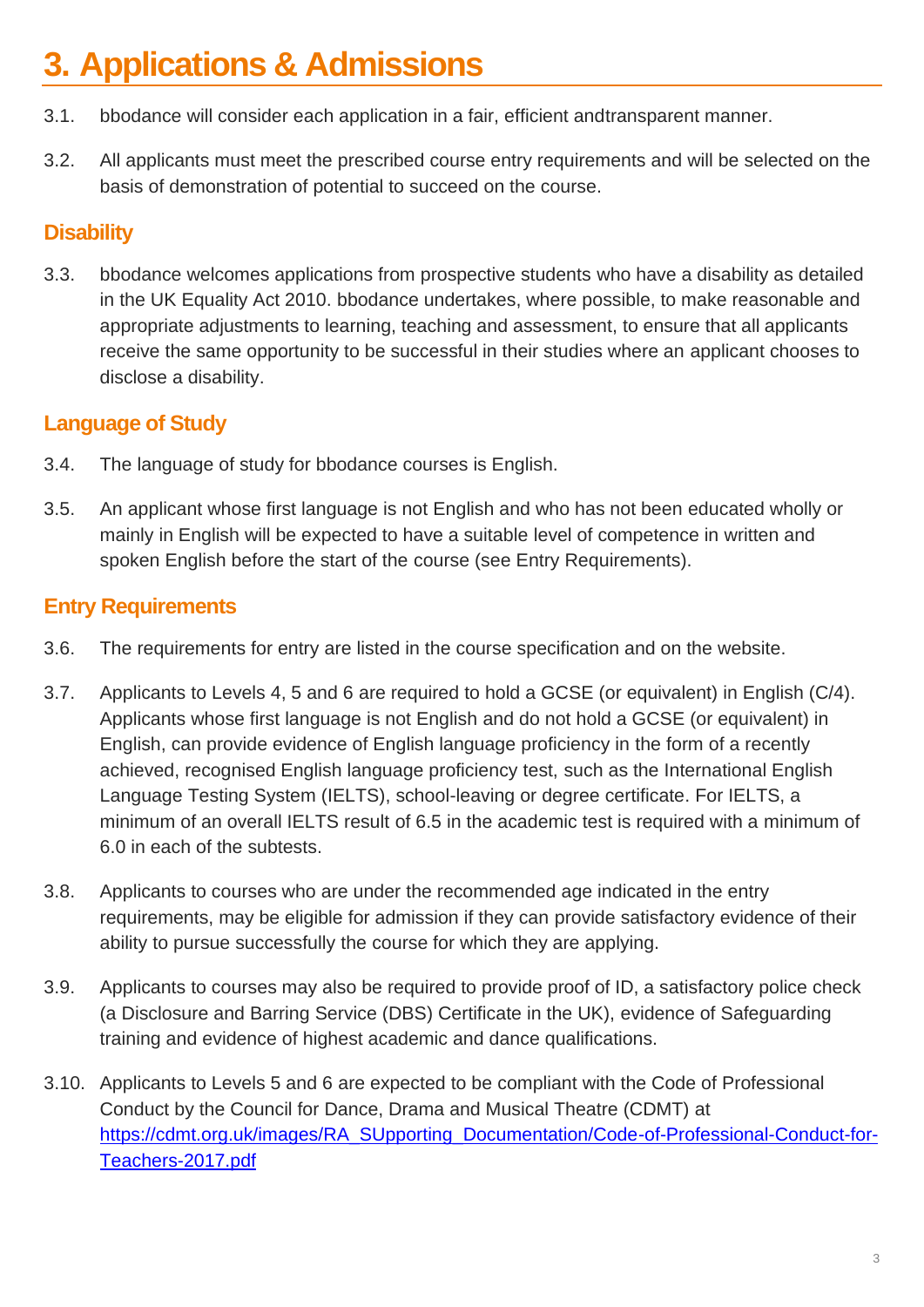### **Recognition of Prior Learning**

- 3.11. For Levels 4, 5 and 6 applicants may apply for exemption from modules of study as part of the course they wish to apply for based on prior learning or experience.
- 3.12. Applications for Recognition of Prior Learning (RPL) must be made prior to the start of the course and in line with the bbodance Recognition of Prior Learning Policy & Procedure, available at [https://bbo.dance/policies-and-guidelines.](https://bbo.dance/policies-and-guidelines)
- 3.13. If RPL is awarded, credit will be automatically awarded for exempted modules. Students can only be exempted from a maximum of two modules per level.
- 3.14. The marks used to calculate the classification of the award shall be those derived from modules undertaken with the bbodance during the current registration period.

### **Deferral**

3.15. An applicant who is offered a place on a bbodance course may defer their course registration and/or course start until the next delivery of the course and for a maximum of two times. If an applicant does not register on course/start their course on the third and final offering of the course, registration will be terminated and re-application will be required.

### **4. Registration**

- 4.1. Students are required to complete registration for their course prior to the course Welcome Webinar.
- 4.2. Upon registration, students are expected to comply with the rules and regulations of bbodance.
- 4.3. A student's course registration ends under the following circumstances:
	- 4.3.1 When a student receives the final award for their course.
	- 4.3.2 When a student withdraws from the course and receives a transcript of the credits gained for any modules successfully completed.
	- 4.3.3 When a student's registration on the course is terminated by the Board of Examiners.
- 4.4. The name recorded on any transcript or certificate issued by bbodance shall be the name in which a student was last registered.

### **Length of Registration**

4.5. bbodance assumes that students will normally complete their studies within a reasonable period. The maximum period of registration for Level 3 is two years. The maximum period of registration for Levels 4, 5, and 6 is three years.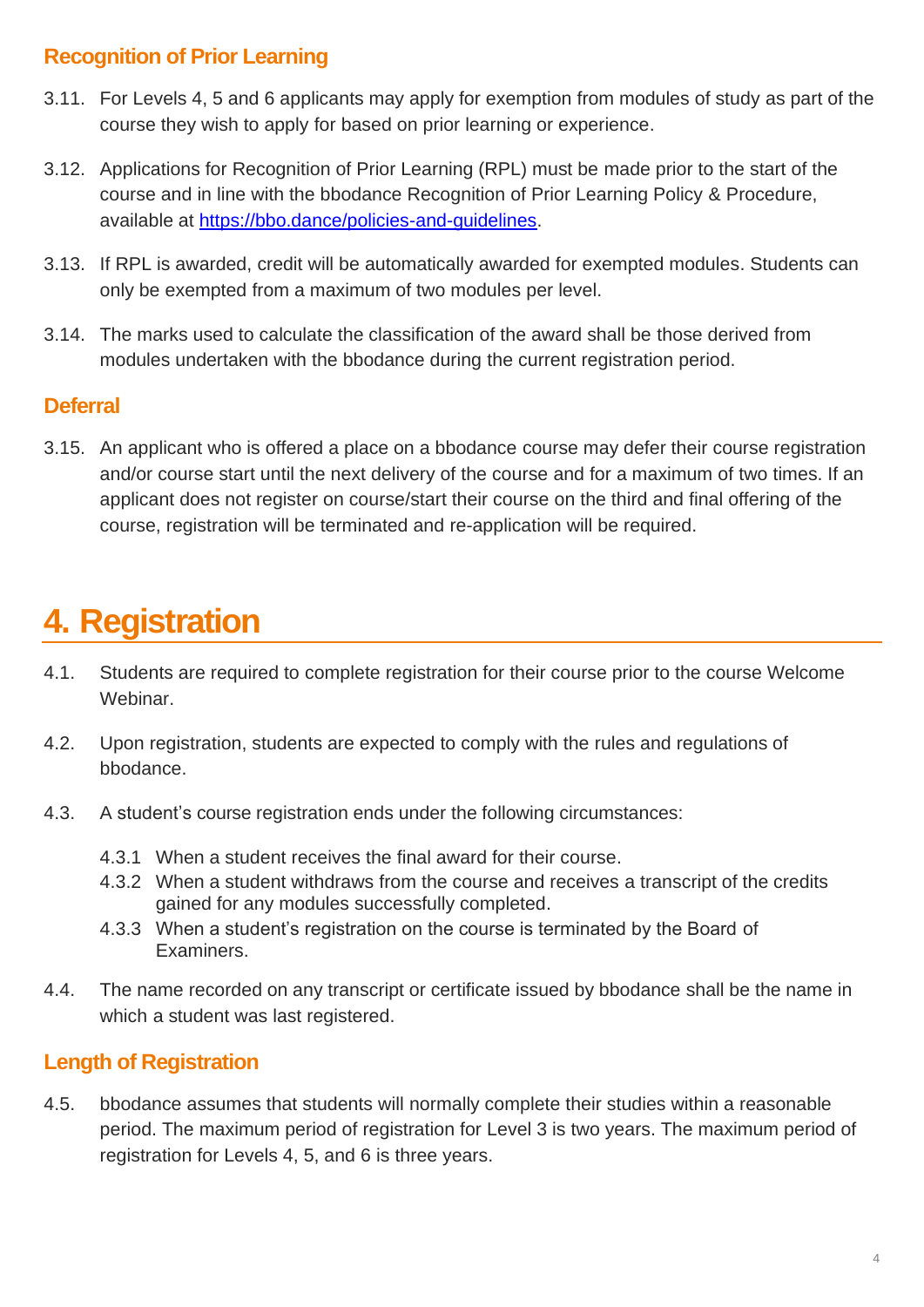4.6. Where a student fails to qualify for an award within the maximum period specified in 4.5, the registration of that student shall be deemed to have lapsed and be terminated at the next available Board of Examiners.

### **Part-Time Study**

4.7. All courses are delivered part-time. It is recommended that students set aside a minimum of 20 hours per week for study for the duration of their course.

### **Re-application to a Course**

- 4.8. A student who withdraws voluntarily from a course may make application for re-admission to the same course.
- 4.9. A student whose registration on a course was terminated due to lack of academic progress may make application for re-admission to the same course.
- 4.10. All debts to bbodance incurred from previous registrations must be fully paid before admission or re-admission.
- 4.11. A student who re-applies shall be regarded as a new entrant, but previously approved Recognition of Prior Learning and any credits obtained for modules already undertaken, shall contribute to the course.

### **Student Records**

4.12. Students studying with bbodance are responsible for ensuring that bbodance has their current postal address, email address and contact telephone number(s) while they are registered on a course. This information is initially gathered on application and any changes should be communicated to the Teaching Qualifications & Student Course Coordinator.

### **Suspension of Studies**

- 4.13. A student who wishes to suspend their studies temporarily is required to give notice to the Teaching Qualifications Manager and will join the next course delivery or course delivery agreed at the start of the module/s not yet completed.
- 4.14. Suspension of studies will only be agreed if fee payments are up to date.
- 4.15. If a new course specification is in place when a student returns to their studies from suspension, the student's registration will be transferred to the new course specification.
- 4.16. Unless there are exceptional circumstances, where a student is unable to return to their studies at the end of a period of temporary suspension, their registration will be deferred or terminated in relation to regulation 4.5 above. Students have the option to withdraw from their course prior to the end of their suspension period.
- 4.17. Where a student's registration has been suspended, they are not eligible to participate in their course (including tutoring and assessments) before returning to their studies and resuming their registration.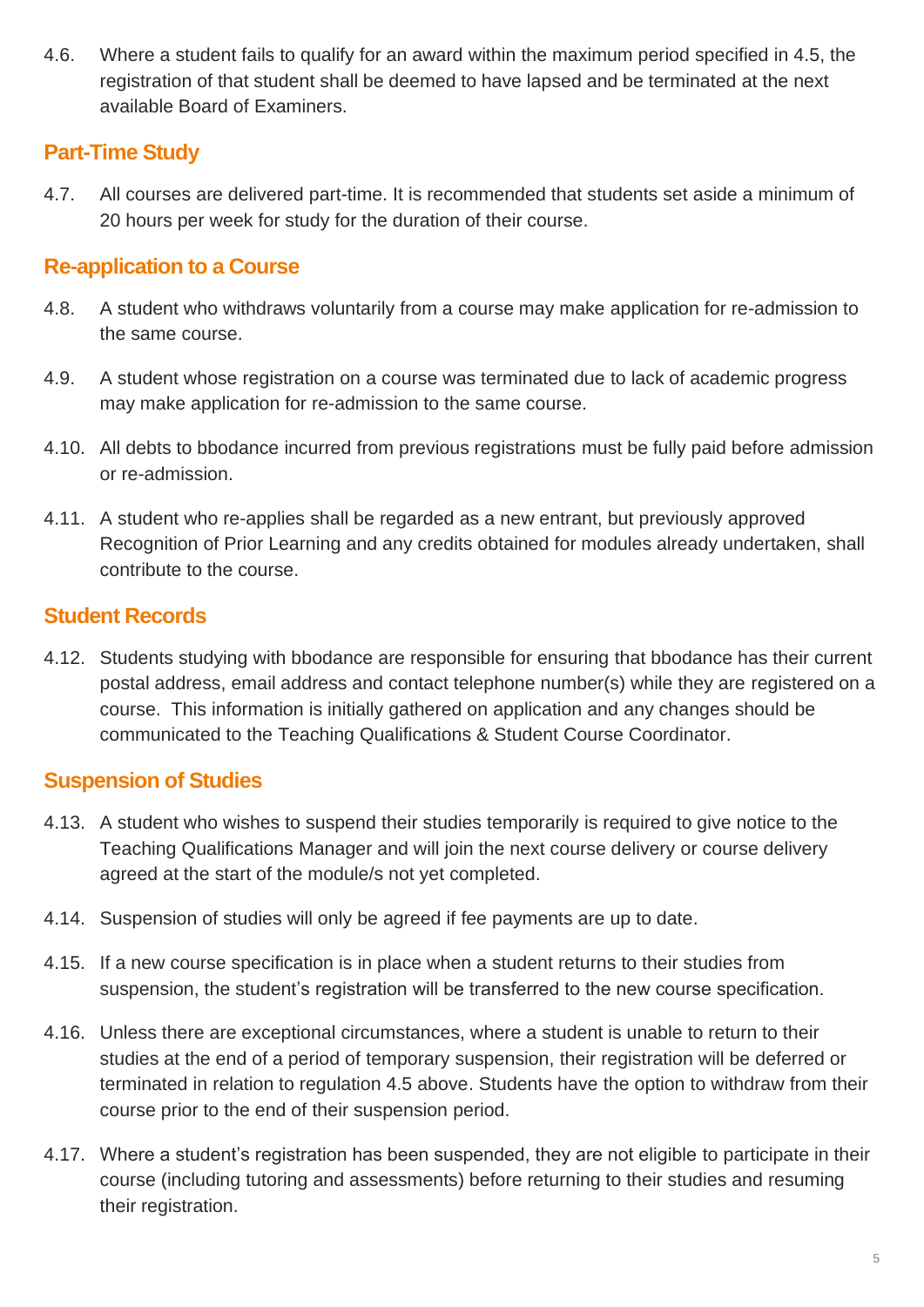### **Withdrawal**

- 4.18. A student who wishes to withdraw permanently from their course before the normal time of completion is required to give notice to the Teaching Qualifications Manager and may be liable for course fees (see the Teaching Qualifications Terms & Conditions).
- 4.19. Where a student has withdrawn from a course and has accrued credits, they will receive a transcript confirming credits achieved.

### **5. Studying with bbodance**

### **Engagement with Studies**

- 5.1 All students are expected to engage fully in their studies with bbodance. Engagement means attending scheduled webinars or catching up on webinar recordings; completing study tasks and formative assessments; engaging with readings and other resources provided as part of the course; undertaking independent study (where relevant); attending scheduled tutorials; maintaining contact with tutors; adhering to set deadlines; maintaining fee payments; and completing summative assessments.
- 5.2 If a student is struggling to engage with their studies, they are advised to seek advice and support from the Teaching Qualifications Manager.
- 5.3 Students who cease to engage with their studies will be contacted by the Teaching Qualifications Manager, who will offer support and guidance on options available to the student. If a student does not respond, they will be considered 'non-contact' and any nonsubmission of module assessments will be given a mark of zero. Continued non-contact will lead to termination of registration at the appropriate Board of Examiners.
- 5.4 A student who, due to illness or other extenuating circumstances, is unable to engage in their studies or complete an assessment should refer to the Extenuating Circumstances Policy & Procedure and guidance on seeking an extension in the Student Handbook.

#### **Disability**

5.5 A student who declares a disability either on application to a course or after starting a course is entitled to reasonable adjustments to learning, teaching and assessments. Students should refer to the Reasonable Adjustments Policy & Procedure and guidance on reasonable adjustments in the Student Handbook.

### **Academic Integrity**

5.6 All students are expected to abide by the principles of academic integrity when completing coursework and assignments for bbodance. Students should follow the guidance on academic integrity in the Academic Misconduct Policy & Procedure and Student Handbook, and access additional support provided as part of bbodance Study Skills.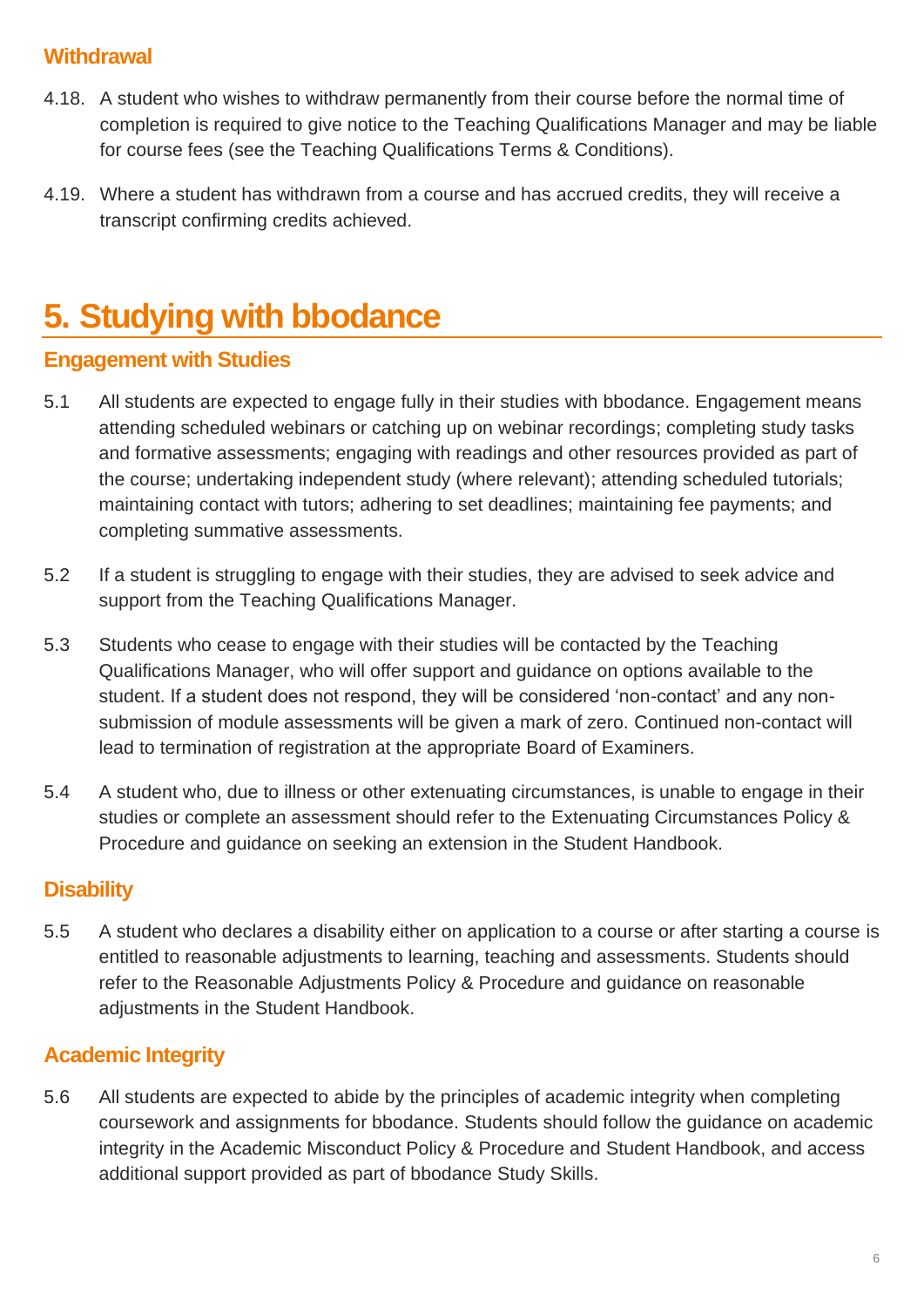### **Behaviour and Etiquette**

- 5.7 Students are always expected to behave and communicate with professionalism when working with peers and bbodance staff. bbodance will not tolerate physical or verbal abuse; violent, indecent, threatening or offensive behaviour or language; disruption of teaching or administrative activities; misuse of bbodance premises or property; bullying or harassment.
- 5.8 Any student whose behaviour or communication is deemed unprofessional and unacceptable may be subject to disciplinary action, including termination of course registration.

### **6. Assessment and Progression**

- 6.1 These regulations should be read in conjunction with the Student Handbook.
- 6.2 All bbodance Teaching Qualifications are modular in design and achievement on each module is assessed by summative assessment only. The mark achieved for summative assessment represents the mark achieved for the module out of 100%.
- 6.3 Summative assessments may be a single assignment (or assessment component) or may require completion of multiple assignments (or assessment components) to a value of 100%. Where there are multiple components, components may be weighted.
- 6.4 The marks achieved for each module are recorded and both the marks achieved, and the credits awarded contribute to the overall award.
- 6.5 Students will not be permitted to retake any module in which they gain a mark of at least the pass mark at the first attempt and may not repeat the assessment of a module for which credits have been awarded.
- 6.6 All assessments are conducted in English. Where a student usually teaches in a language other than English, they may be permitted to complete their practical teaching in their usual language with the provision of sub-titles or another form of translation into English for the purposes of formative and summative assessment.

### **Submission of Assignments for Summative Assessment**

- 6.6 Students are required to submit assignments for summative assessment on time and in accordance with the instructions published in the Learning Journal for each module or Course Handbook (Level 3).
- 6.7 Where an assignment or assessment component has not been submitted and there are no confirmed extenuating circumstances, a mark of zero (0) will be given.

### **Calculation of Module Marks**

6.8 The pass mark for all modules is 40%.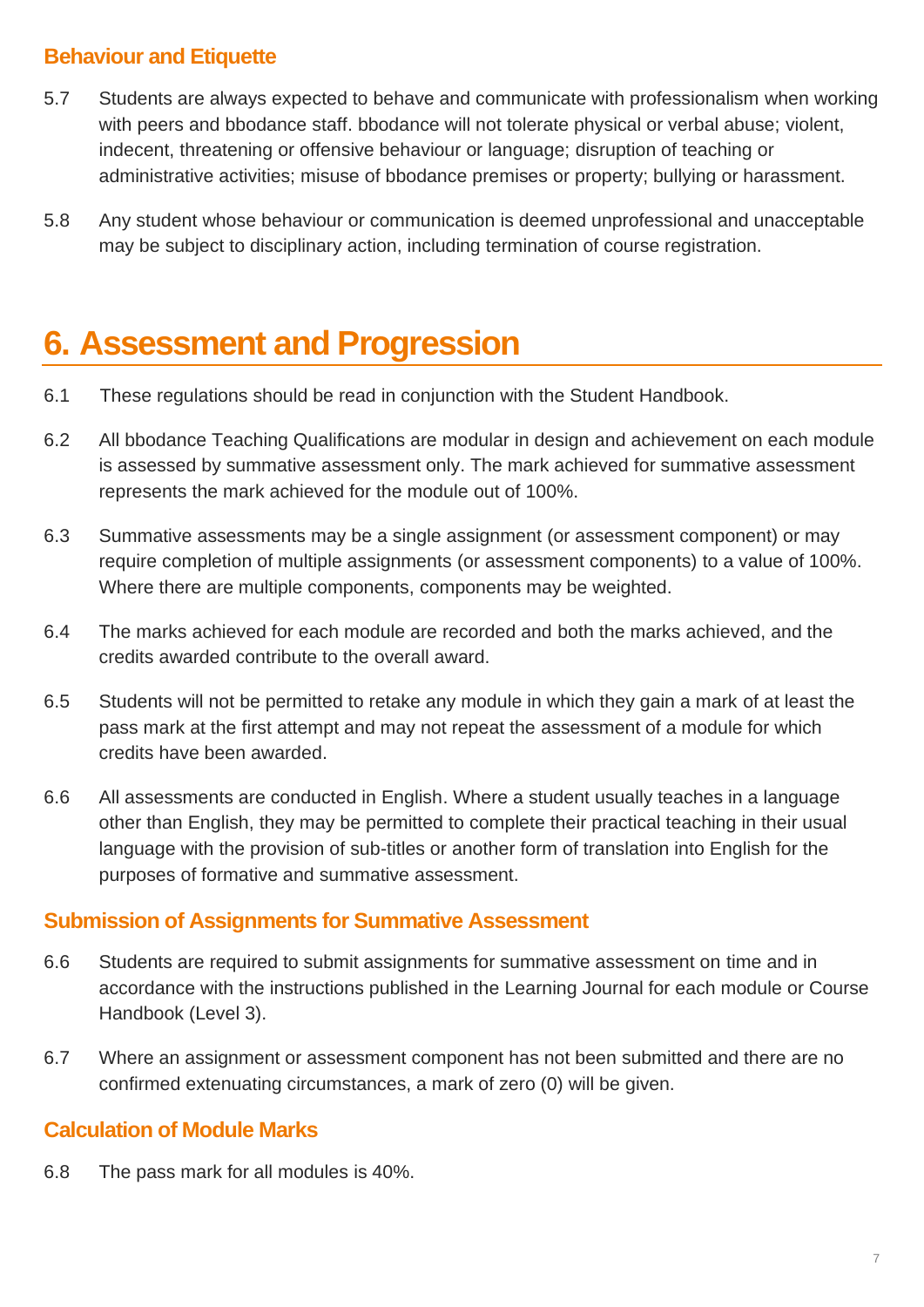- 6.9 For each module assessment, overall achievement is determined by achievement of the module Learning Outcomes. Assessment Criteria are used to award a mark for each Learning Outcome and the average of marks achieved for the Learning Outcomes provides the overall mark. Where assessment components are weighted, each component is assessed out of 100% and then weighted to calculate the final mark.
- 6.10 In calculations, aggregate marks of 0.01-0.49 are rounded down and marks of 0.50-0.99 are rounded up in order to arrive at a whole integer for the final module mark.

#### **Marking and Moderation Process**

- 6.11 Assessments are marked and moderated in accordance with the process and procedure set out in the Marking and Assessment Policy within the Student Handbook.
- 6.12 Marks for assessments remain provisional until ratified by the Board of Examiners.

#### **Failure and Reassessment**

- 6.13 Students who fail an assessment are given an opportunity to revise and re-submit the assessment (or failed components of an assessment) in accordance with the Marking and Assessment Policy within the Student Handbook.
- 6.14 Where the student passes the reassessment, the mark for the assessment component shall be capped at the pass mark and the mark for the module overall shall be capped at the pass mark.
- 6.15 A tuition fee for reassessment (a re-submission fee) is applicable per failed module. Students are entitled to either 1 hour or 2 hours additional tutoring per failed module, depending on the number of assessment components failed.
- 6.16 Where the student fails reassessment, they are given one final opportunity for reassessment as part of the next delivery of the module. The student may choose to re-sit the assessment with full module attendance or revise and re-submit their work in line with the module delivery. Re-sits with full module attendance incur a module fee; re-submission without module attendance incurs a further re-submission fee.

#### **Ratification of Marks**

- 6.17 Marks are ratified by a Board Examiners appointed for the purpose as outlined in the Marking and Assessment Policy within the Student Handbook.
- 6.18 Students will be informed of the recommendations made by the Board of Examiners as soon as practical after the Board's meeting.
- 6.19 After having received notification of the Board's recommendation, students have recourse to appeal by following the bbodance Complaints Policy and Procedure, available at [https://bbo.dance/policies-and-guidelines.](https://bbo.dance/policies-and-guidelines)
- 6.20 If a student finds that the marks they have received have been recorded incorrectly due to an error in administrative processes, the Teaching Qualifications & Student Course Coordinator will correct the marks in liaison with the Teaching Qualifications Manager.